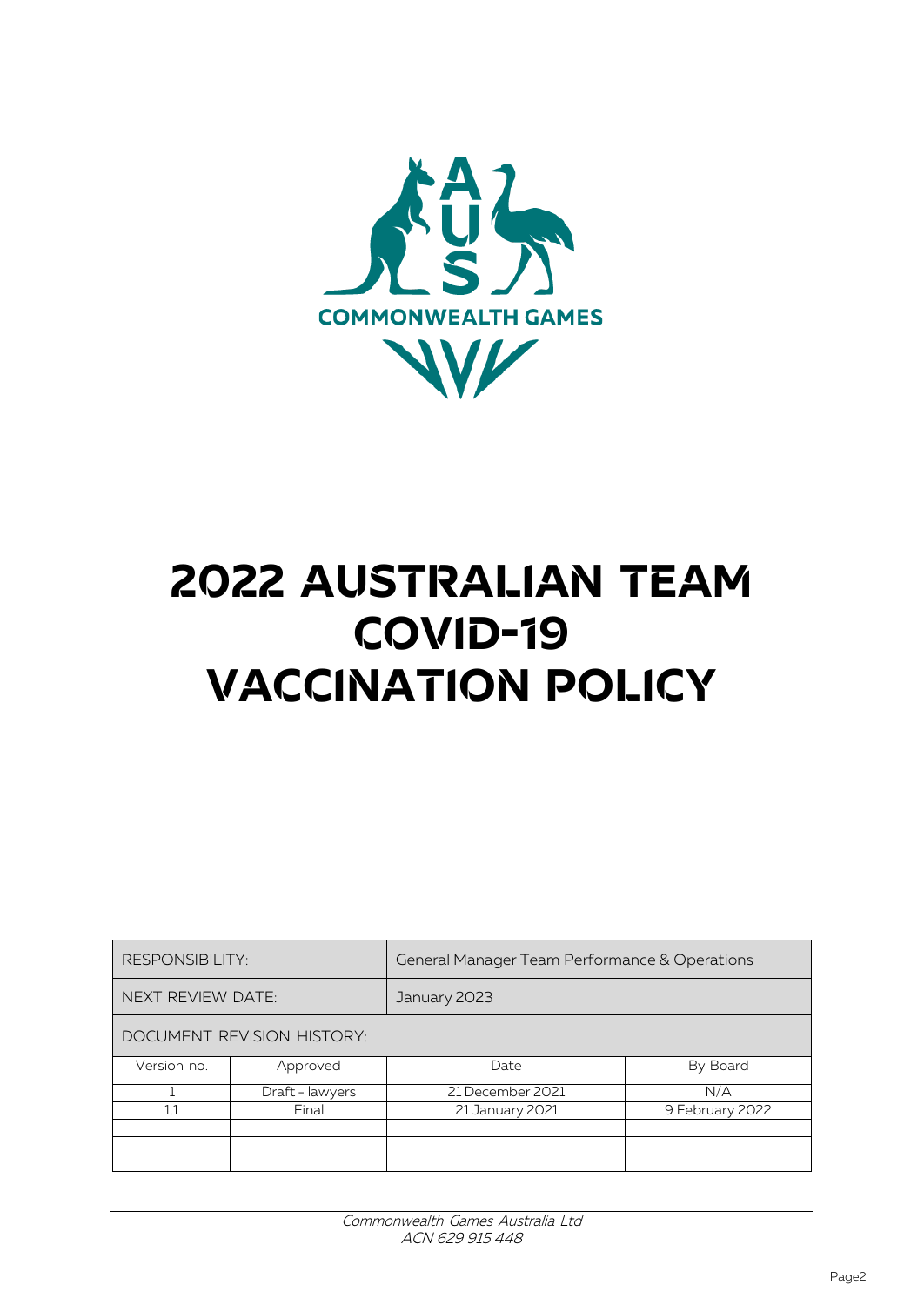## 1. Background

- 1.1 In line with its duties under work health and safety legislation, Commonwealth Games Australia Limited (CGA) aims to take all reasonable measures to provide and maintain an environment that is safe and free of risks to the health and safety of the 2022 Australian Commonwealth Games Team (Team).
- 1.2 In this context, CGA has established a COVID-19 Advisory Group (C19AG) to provide guidance and advice on COVID-19 related risk mitigation strategies leading to, during and after the 2022 Birmingham Commonwealth Games (Games).
- 1.3 The C19AG recognises that vaccination against COVID-19 by a vaccine that has been registered, approved or is recognised as a vaccine by the Australian Therapeutic Goods Administration as published on its website (Approved Vaccine) is a key strategy to reduce the risk of exposure to, and transmission of, COVID-19.
- 1.4 COVID-19 vaccination has been shown to be highly effective at preventing hospitalisation and death from illness, and so is considered a key tool in facilitating Team members' safe participation in the Games.
- 1.5 In determining an appropriate approach to managing the risk of COVID-19, C19AG has taken into account the following:
	- (a) the Team will have significant interaction with members of teams from other nations/territories, the general public, media representatives, officials, headquarters personnel etc.;
	- (b) appropriate physical distancing may not always be practical, both when competing and training and in the context of the provision of medical treatment and other supports;
	- (c) the highly transmissible delta and omicron variants of COVID-19 are currently extremely active in the community in Australia and worldwide;
	- (d) contracting COVID-19 poses a significant risk to health, especially for those who are not vaccinated; and
	- (e) COVID-19 vaccination helps to protect people by either preventing or reducing the symptoms of the virus and, to some extent, by reducing transmission.
- 2. Mandatory vaccination for Team members
- 2.1 In light of the above, CGA has determined that all Team members must:
	- (a) have completed a full course of an Approved Vaccine; and
	- (b) have also received any vaccine booster(s) that the individual is eligible to receive in accordance with the recommendations of Australian public health officials,

(up-to-date), as a condition of their selection to the Team, continued membership of the Team and participation in the Games, unless they have been granted an exemption in accordance with the terms of this policy.

- 3. Timing
- 3.1 Subject to the exemptions set out in this policy, individuals must be up-to-date in their vaccination status when nominated, in order to be eligible to be selected as a member of the Team.
- 3.2 If an individual is not up-to-date in their vaccination status at the time of nomination, the individual should discuss their vaccination situation with CGA.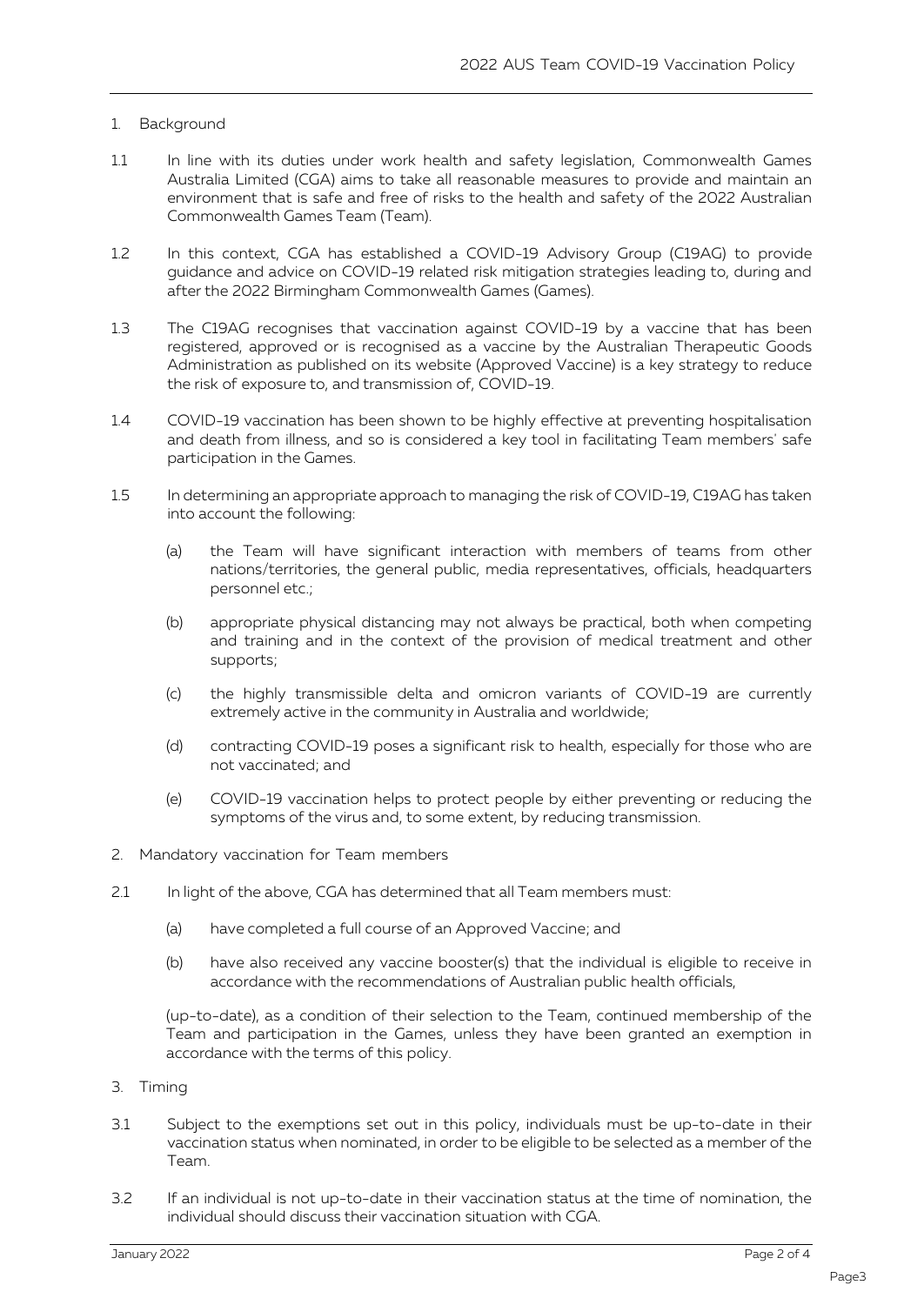- 4. Providing evidence of vaccination
- 4.1 Prospective Team members and Team members (as applicable) must provide evidence of their up-to-date vaccination status to:
	- (a) their national sports organisation; and
	- (b) CGA

promptly upon request.

- 4.2 Acceptable evidence of up-to-date vaccination status means:
	- (a) if an individual received their vaccination(s) in Australia:
		- (i) a copy of a COVID-19 digital certificate; or
		- (ii) a copy of an immunisation history statement issued by the vaccination provider or the Australian Immunisation Register; or
	- (b) if an individual received their vaccination(s) outside Australia:
		- (i) an Australian Traveller Declaration or COVID-19 Vaccination and Testing Declaration as sighted by the Commonwealth Government of Australia upon the individual's entry into Australia;
		- (ii) a copy of a government-issued vaccination certificate that shows the individual is up-to-date in their vaccination status by an Approved Vaccine, and which includes the individual's full name, date of birth or passport number, vaccine brand name and the date upon which each dose of the vaccine was received;
		- (iii) an Australian International COVID-19 Vaccination Certificate; or
		- (iv) other evidence recognised by the federal or an Australian state or territory government.
- 4.3 CGA maintains record-keeping and information sharing procedures with the aim of ensuring that all records are stored and handled securely – see the CGA privacy policy which is located at [https://commonwealthgames.com.au/wp-content/uploads/CGA-Privacy-Policy-](https://commonwealthgames.com.au/wp-content/uploads/CGA-Privacy-Policy-Update-2021.pdf)[Update-2021.pdf.](https://commonwealthgames.com.au/wp-content/uploads/CGA-Privacy-Policy-Update-2021.pdf)
- 5. Exemptions
- 5.1 If a prospective Team member or a Team member (as applicable) cannot be up-to-date in their vaccination status because they have a valid medical contraindication which exempts that individual from receiving an Approved Vaccine, that individual must submit evidence of their valid medical exemption to:
	- (a) their national sports organisation; and
	- (b) CGA

promptly upon request.

- 5.2 The only evidence of a valid medical exemption that is acceptable to CGA is an Australian Immunisation Register immunisation medical exemption form.
- 5.3 For the avoidance of doubt, past infection with COVID-19 does not exempt an individual from compliance with the mandatory vaccination requirement set out in this policy.
- 5.4 CGA will consider granting exemptions to this mandatory vaccination policy on a case-bycase basis, taking into account relevant information including (but not limited to) if and how